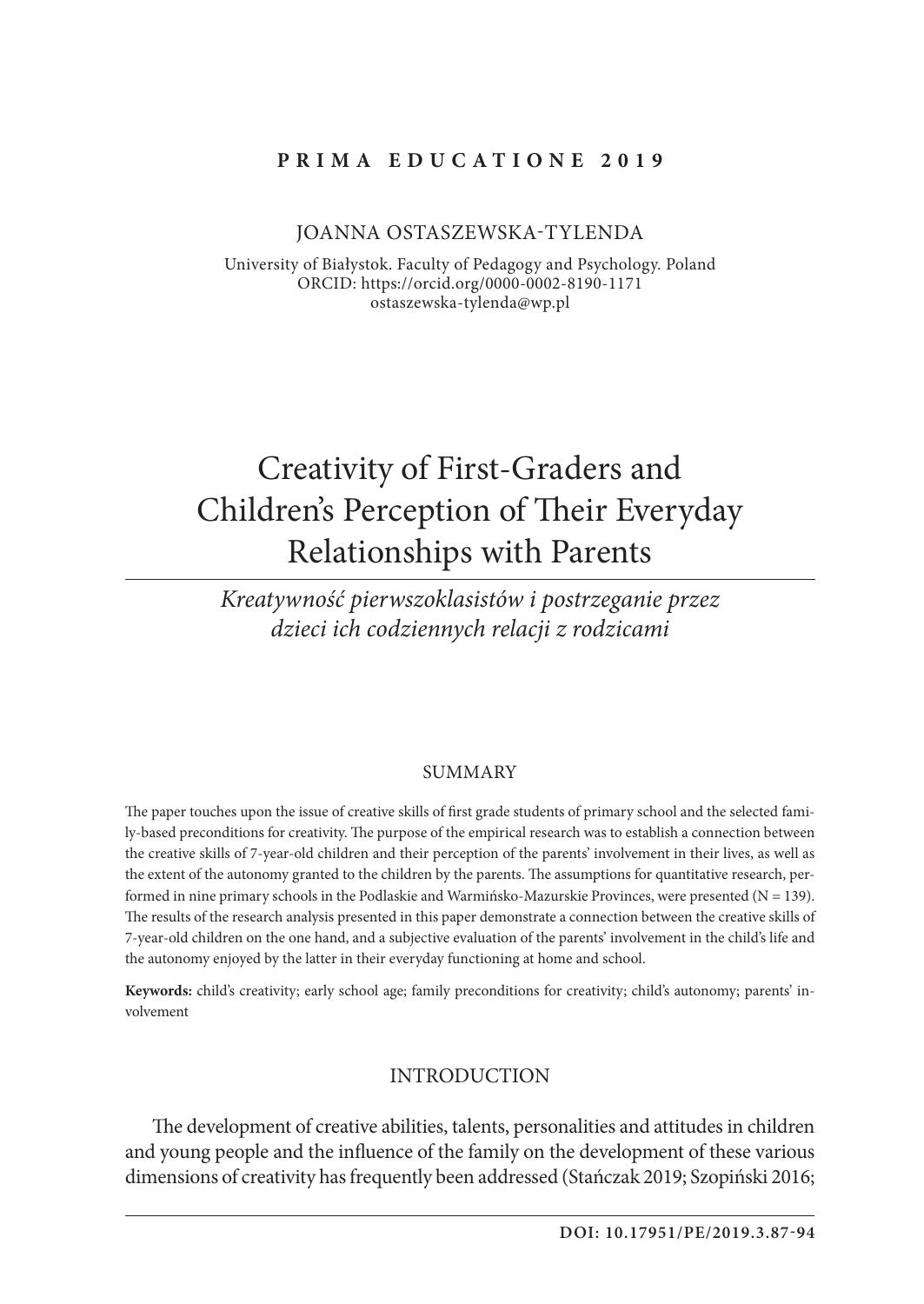Szewczyk 2012; Nogal 2010). A review of relevant scientific literature shows, however, that there are no studies analyzing the issue of children's perception of their relationships with parents, where the aforementioned relationship is defined as the parents' interest in their children's daily activities and the degree to which the parents' accord their children full autonomy. The relationship between young children's creativity and their subjective picture of the relationship with their mothers and fathers has not been studied either.

"Teachers, educators and specialists at school are obligated to discover their pupils' individual developmental and educational needs as well as their psychophysical capabilities" (Uszyńska-Jarmoc, Kunat 2018, p. 11). The duty that obligates school employees (teachers and specialists) to conduct an assessment of the pupils' talents is set out in the Regulation of the Minister of National Education of 9 August 2017 on the principles of organisation and providing psychological and pedagogical assistance in public kindergartens, schools and institutions (Article 2 (1) (2)). Evaluating the level of creativity in children at the beginning of their elementary education is therefore a matter of importance.

The resources available to individual children at the beginning of their education depend largely on their parents, because it is the family that constitutes the basic context in which the child can develop his or her creative potential and talents. Examining the child's subjective assessment of his or her relationship with the mother and father is a particularly interesting research area within the important subject of family determinants of creativity.

## BASIC THEORETICAL ASSUMPTIONS

The concepts of "creativity" and "innovativeness", both ambiguous and belonging to interdisciplinary categories, can be difficult to define precisely. They are used both in colloquial language and in many different fields of academic literature (including philosophy, pedagogy, psychology, sociology, and anthropology) (Szmidt 2007). In the research presented here, the concept of creativity is considered as semantically similar to innovativeness and recognized as a personal characteristics (Nęcka 2002) which enables one to generate new and original ideas in various areas of activity (art, verbal expression, movement and music) (Uszyńska-Jarmoc 2003). As shown by relevant literature, creativity is often considered in four aspects, which refer to: Person, Process, Press (relationship between human beings and their environment) and Product (outcome) (4Ps of Creativity) (Rhodes 1961). Using the above four-stranded approach to creativity in my research, I adopt the egalitarian approach (Guilford 1950), also referred to as everyday, personal and subjective creativity (Modrzejewska-Świgulska 2014). The egalitarian approach defines creativity as the individual's personal characteristic thanks to which "every human being is potentially talented, albeit to a different degree or in a different manner" (Uszyńska-Jarmoc, Kunat 2018, p. 13). Therefore, it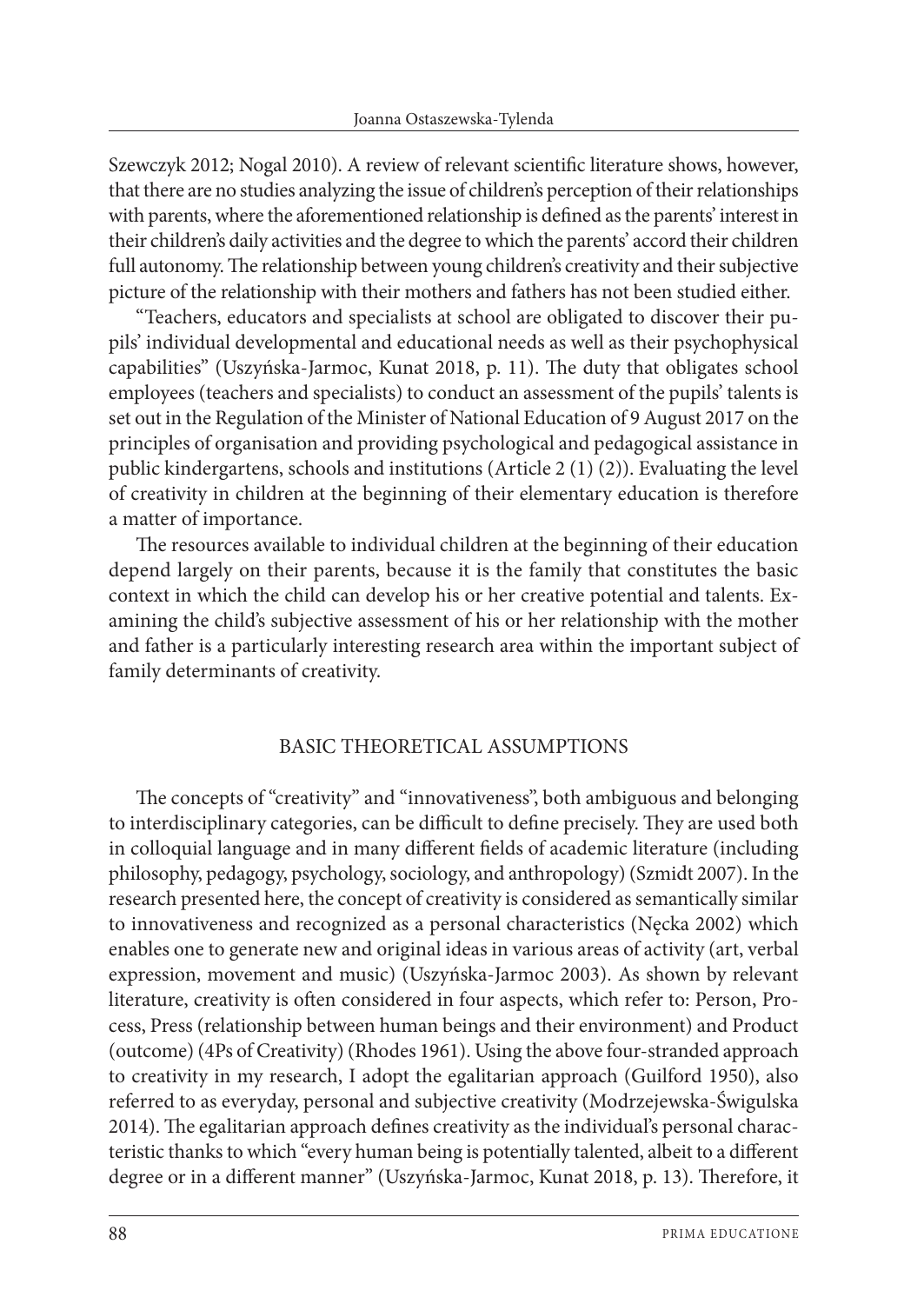can be acknowledged that every person comes into the world with the possibility of achieving high creative results, but whether they succeed depends on a combination of numerous factors which either foster (stimuli) or inhibit (inhibitors) the development of creative potential. As emphasized by Edward Nęcka (2002, p. 23), "in the case of geniuses, this ability is particularly well developed". Such an understanding of creativity encourages one to reflect on its environmental determinants (Uszyńska-Jarmoc 2007; Szmidt 2013; Nalaskowki 1998; Sołowiej 1997) and, in particular, on family determinants of creativity (Czerwonka 2010; Mendecka 2003; Nęcka 2002).

Many researchers address the issues related to the influence of family environment on the development of creativity (Stańczak 2019; Szopiński 2016; Mendecka 2003). It is the family which constitutes the basic context for the child's development, and it can both favor and hinder the development of creative potential (Szmidt 2019; Szopiński 2016; Mendecka 2003). Contemporary understanding of the family favors its systemic perception, where all of its members are seen "as elements of a group in which the behavior of one person inevitably affects everyone else" (Świętochowski 2015, p. 26). It is, therefore, worthwhile to pay special attention to the relations connecting parents and children and their impact on the development of the latter's creative abilities. As can be seen from the research carried out by Małgorzata Stańczak (2019), it is possible to indicate what features of the family favor the development of the child's creative abilities. These are, i.a.: emotional closeness, flexible external borders, focus on the child and enabling the child to make choices. Based on scientific literature in this area of study we can assert that the above mentioned features of families that stimulate the development of children's creative potential correspond to the human needs defined in the theory of self-determination, motivation and needs formulated by Edward Deci and Richard Ryan (1985) (self-determination theory, SDT). The researchers recognize that the need for competence, the need for relationships with others, and the need for autonomy affect human motivation and development, and can, therefore, be considered as factors in the development of a creativity.



Figure 1. Relationship between the characteristics of a family which promote creativity and the basic human needs enumerated in Deci and Ryan's theory of self-determination Source: Author's own study.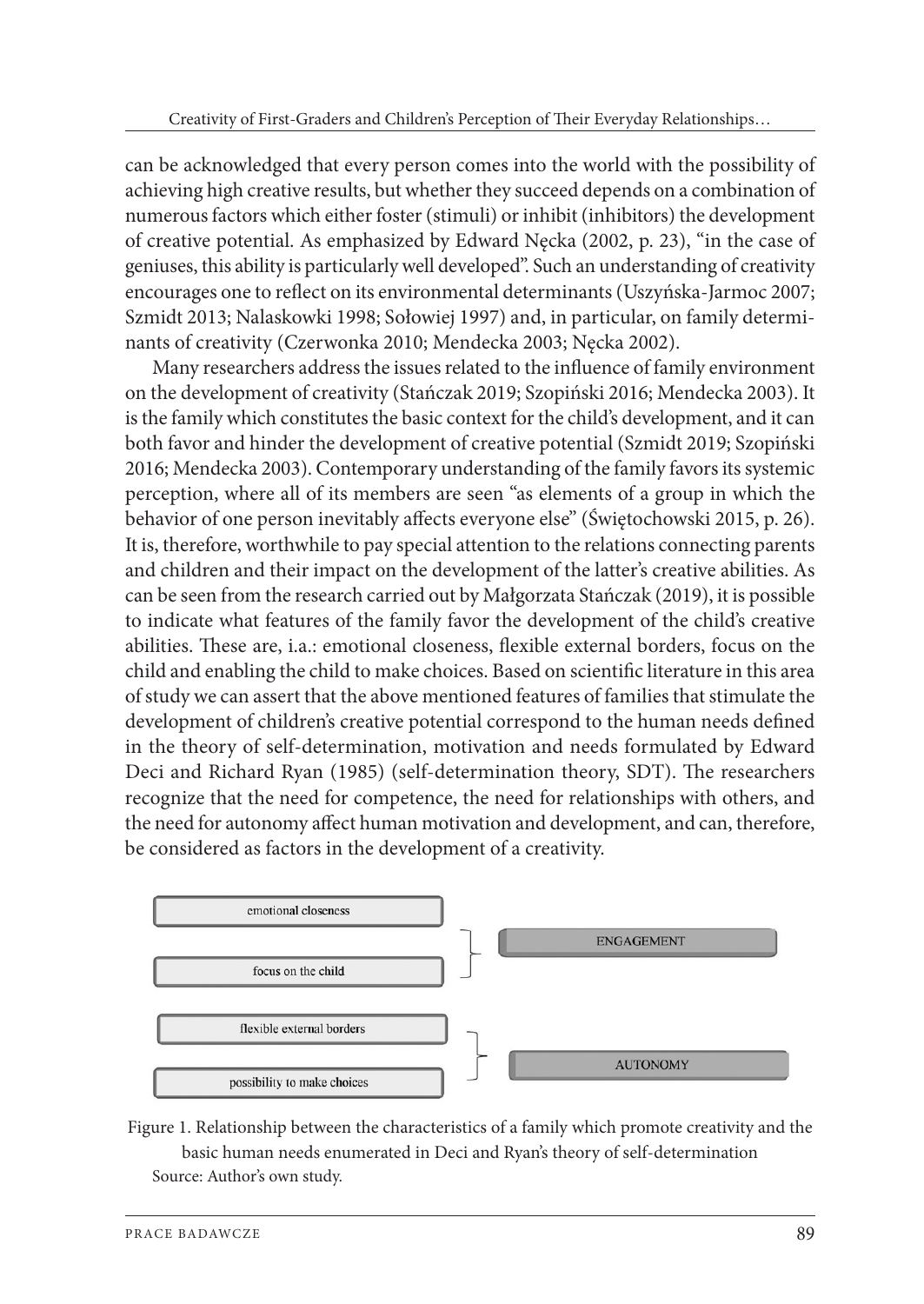The features of the family which aid the development of the child's creativity as specified by Stańczak (2019) are presented on the left side of the drawing. On the right side we see the corresponding basic human needs proposed by the theory of self-determination, motivation and needs by Deci and Ryan (1985) (Figure 1).

One can, therefore, suspect that there is a link between the child–parent relationship and the development of the child's creativity. Fulfilling the child's basic needs which takes place in the family stimulates the development of his or her creative potential.

## AIM AND METHOD

The aim of my empirical research was to search for and describe the relationship between the creativity of 7-year-old children and their perception of relations binding them with their mother and father as regards parental involvement in the child's life and the level of autonomy granted the child by his or her parents.

The level of pupils' creativity was measured with Urban and Jellen's Test for Creative Thinking-Drawing Production (TCT-DP) (Matczak, Jaworowska, Stańczak 2000). The instrument assesses creativity with a drawing task on an A4-sized testing sheet, on which there are placed six figural fragments, arranged asymmetrically. Five of them: a line forming the right angle, a curved line, a semi-circle, a point, and a straight dashed line are placed inside a square frame. One element *–* a small open square *–* is placed outside the large square frame. The subject's task is to complete the drawing in any way they wish using only one writing tool. The test comprises two variants: version A and version B. Both versions contain the same figural fragments, but in version B they are inverted 180 degrees in relation to version A. To study the relations binding children with their mother and father, and, in particular, to study their involvement in the child's life and support given his or her autonomy, the POPS (perceptions of parents scales) questionnaire was used (Grolnick, Ryan, Deci 1991). The children's subjective perception of their relationship with their parents involves the child's assessment of those parental behaviors which are considered the optimal parenting context from the perspective of the theory of self-determination, motivation and needs (Grolnick, Deci, Ryan 1997); in other words, the extent to which parents are involved in their child's life and the degree of autonomy they grant their child. The term "involvement" should be understood as a conscious and voluntary allocation of parents' own resources to their children: giving them time, being available to them, having knowledge about their lives and expressing concern for what the children do in their free time. The questionnaire comprises 22 tasks. The first part of the survey comprises 11 sentences describing the behavior of the child's mother, while the other 11 sentences characterise the father's behavior. For each sentence describing the possible behaviors of the parents, four possible answers are included. These differ from each other in how often the given behavior is displayed by the mother or father of the child. For example,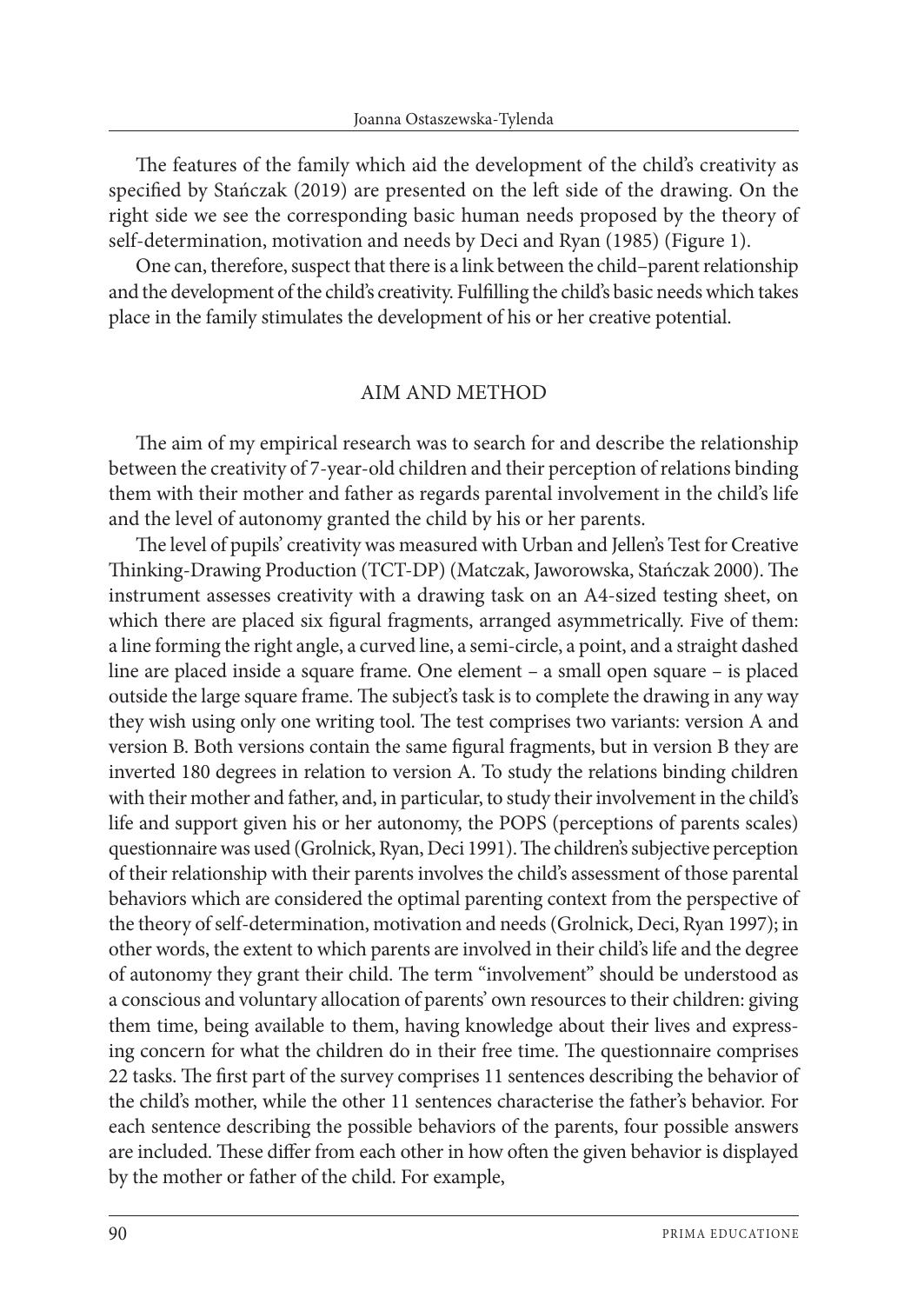- 1a. Some mothers never have time to talk to their child.
- 1b. Some mothers usually do not have time to talk to their child.
- 1c. Some mothers sometimes have time to talk to their child.
- 1d. Some mothers always have time to talk to their child.

One hundred fifty-eight parents expressed their consent for participation in the study; 139 pupils filled in the questionnaires correctly: 70 girls and 69 boys (average age of children: 7.5 years, standard deviation  $= 0.29$ ). The study group included pupils attending first grades of nine different elementary schools (both urban and rural) in the Podlasie (*województwo podlaskie*) and Warmia-Masuria Provinces (*województwo warmińsko-mazurskie*).

#### **FINDINGS**

Table 1 presents data allowing an assessment of the level of creativity of the pupils taking part in the study and the differences among them in this respect. As part of the assessment of their pictorial solutions, each child could obtain 72 points, that is, 144 points altogether in both versions of the test.

| Version of  |         | Standard  | Coefficient  | Highest score | Lowest score | Range          |  |
|-------------|---------|-----------|--------------|---------------|--------------|----------------|--|
| TCT-DP test | Average | deviation | of variation | obtained      | obtained     |                |  |
|             | 19.5    | 10.6      | 54.3         | 50            |              | 4 <sup>7</sup> |  |
|             | 20.3    | 10.9      | 53.6         |               |              | 48             |  |
| A and B     | 39.8    | 20.2      | 50.7         | 101           |              | 95             |  |

Table 1. Results of measurement of children's creativity

Source: Author's own study.

Analysis of the data presented in Table 1 indicates that the results obtained by pupils in version A and version B were quite high as compared to the results of other studies (see i.a., Matczak, Jaworowska, Stańczak 2000), where the average score for this group was about 14 points in each version. One should notice that intra-group differentiation was high (v>30), and the difference between the highest and the lowest result achieved was very high (highest score obtained = 50, lowest score obtained = 3). Thus, the level of children's creativity is very diverse.

| Parent | Average | Standard<br>deviation | Coefficient of   Highest score   Lowest score  <br>variation | obtained | obtained | Range |
|--------|---------|-----------------------|--------------------------------------------------------------|----------|----------|-------|
| Mother | 15.7    | 2.Z                   | 14.2                                                         |          |          |       |
| Father | 3.7     | 3.0                   |                                                              |          |          |       |

Table 2. Results of the parents' engagement in the child's life

Source: Author's own study.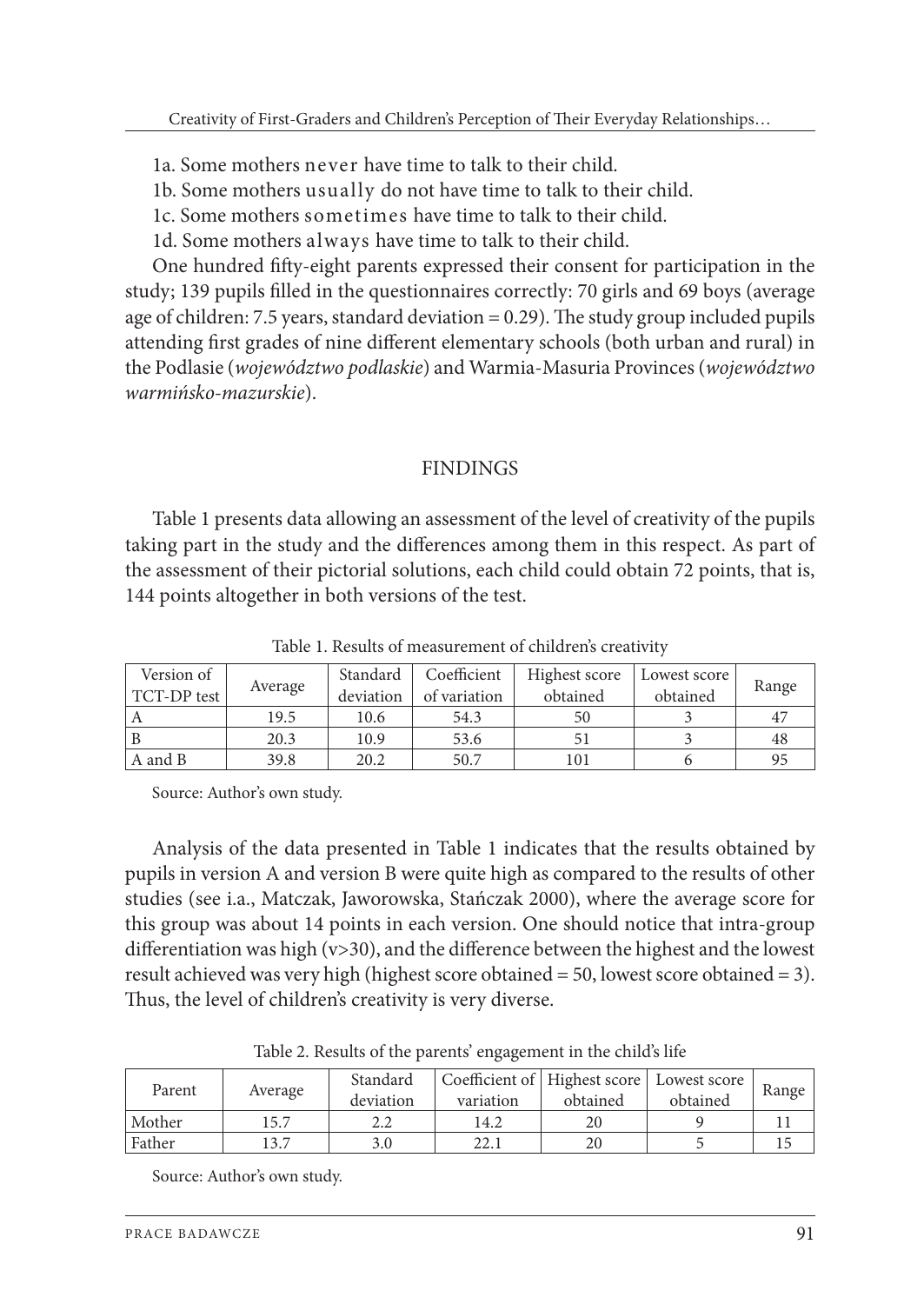The results presented in Table 2 show the child's subjective perception of the level of his or her mother's and father's involvement. The term "parental involvement" refers to the parent's desire to devote attention and time to the child, acquire information about the child's life, and care for what is happening to him or her. It is worth noting that the results obtained in the category of the parents' involvement in the child's life indicate that both mothers and fathers are involved. The research shows that mothers are more involved ( $M = 15.7$ ) in children's lives than fathers ( $M = 13.7$ ), but it is worth noting that the difference is small.

| Parent | Average | Standard<br>deviation | variation | Coefficient of Highest score   Lowest score  <br>obtained | obtained | Range |
|--------|---------|-----------------------|-----------|-----------------------------------------------------------|----------|-------|
| Mother | 16.2    |                       | 16.4      |                                                           |          |       |
| Father | 15.6    | 2.8                   | 18.0      |                                                           |          |       |

Table 3. Results of the child's perception of the parents' support for his or her autonomy

Source: Author's own study.

The analysis of the data contained in Table 3 shows that both fathers and mothers support the autonomy of the child. The total number of points that could be obtained was 24. The research shows that mothers support the autonomy of the child slightly more in relation to fathers, but the difference is small.

Table 4. Correlation between the child's level of creativity and their perception of the fulfillment of his or her needs by parents

| Type of need                     | $\rm r_{emp.}$ | Interpretation    | $r_{\text{theor.}}$ | Statistial<br>significance | Interpretation                 |
|----------------------------------|----------------|-------------------|---------------------|----------------------------|--------------------------------|
| Mother's engagement              | $-0.03$        | weak relationship | 0.174               | 0.05                       | statistically<br>insignificant |
| Father's engagement              | $-0.12$        | weak relationship | 0.174               | 0.05                       | statistically<br>insignificant |
| Support of autonomy<br>by mother | 0.01           | weak relationship | 0.174               | 0.05                       | statistically<br>insignificant |
| Support of autonomy<br>by father | 0.05           | weak relationship | 0.174               | 0.05                       | statistically<br>insignificant |

Source: Author's own study.

Table 4 presents the results of the study of the relationship between the level of the child's creativity and his or her perception of the degree of fulfillment of his or her needs by his or her parents. Negative  $R^2$  of the scores measuring the degree of parents' involvement in the child's life and the results of his or her creativity indicate that the higher the level of creativity, the lower the involvement of the child's mother and father in his or her everyday life and activities at home. There is, on the other hand, a weak and statistically insignificant relationship between the results of children's creativity test and their subjective assessment of the degree of autonomy granted them by both mothers and fathers.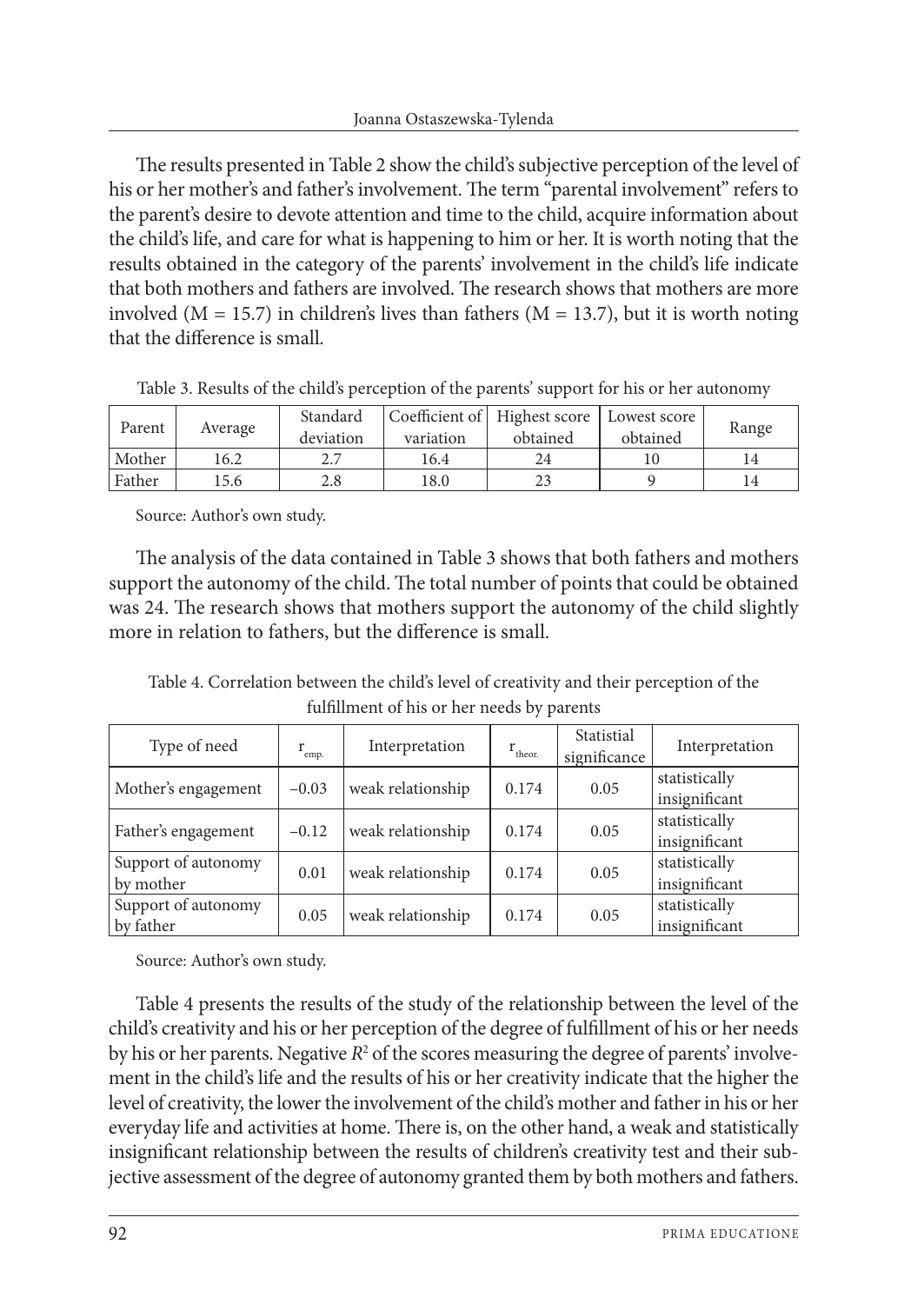## **CONCLUSIONS**

The analysis of research results presented in the article do not fully cover the issues pertaining to the role of the family in the development of the child's creative potential. It allows, however, the formulation of two main conclusions:

- 1. The 7-year-olds tested exhibit a high level of creative talents.
- 2. The results present a positive picture of the child-parent relationship. As seen by 7-year-olds both their mothers and fathers create favorable conditions for their development. In the light of the theoretical assumptions, the parents' satisfying their children's basic needs: the need for relationships with others and autonomy, allows the child to fully develop his/her creative potential.

What seems to be surprising in this study are the low values of correlation coefficient, which could indicate a lack of covariance between these two variables, i.e. between creativity and the child's perception of his or her everyday relations with his or her mother and father.

At this stage, it is difficult for me to explain the reason for the relationship. Perhaps the children should be tested with a different diagnostic. It is possible that older children (8-year-olds and 9-year-olds) would present a different (perhaps more objective) picture of relationships with their parents. Therefore, it is necessary to emphasize the need for further, in-depth studies. An interesting direction for further research in this area may be to analyze the parents' perceptions of their relationships with the child, both in the area of parent involvement in the child's life and the level of autonomy granted to him or her. As emphasized by Grażyna Mendecka (2003, p. 90), "parental attitudes do not always coincide with their perception by children".

#### **REFERENCES**

- Czerwonka D. (2010), *Środowisko rodzinne dzieci wybitnie zdolnych*. In: W. Limont, J. Cieślikowska, J. Dreszer (red.), *Osobowościowe i środowiskowe uwarunkowania rozwoju ucznia zdolnego*. Toruń: Wydawnictwo Naukowe UMK.
- Deci E., Ryan R. (1985), *Intrinsic Motivation and Self-Determination in Human Behavior*. New York: Springer.
- Grolnick W.S., Ryan R.M., Deci E.L. (1991), *The Inner Resources for School Performance: Motivational Mediators of Children's Perceptions of Their Parents*. Journal of Educational Psychology 83(4), **DOI: https://doi.org/10.1037/0022-0663.83.4.508**.
- Grolnick W.S., Deci E.L., Ryan R.M. (1997), *Internalization Within the Family: The Self-Determination Theory Perspective*. In: J.E. Grusec, L. Kuczynski (eds.), *Parenting and Children's Internalization of Values: A Handbook of Contemporary Theory*. New York: John Wiley & Sons. Guilford J. (1950), *Creativity*. American Psychologist 5(9),

**DOI: https://doi.org/10.1037/h0063487**.